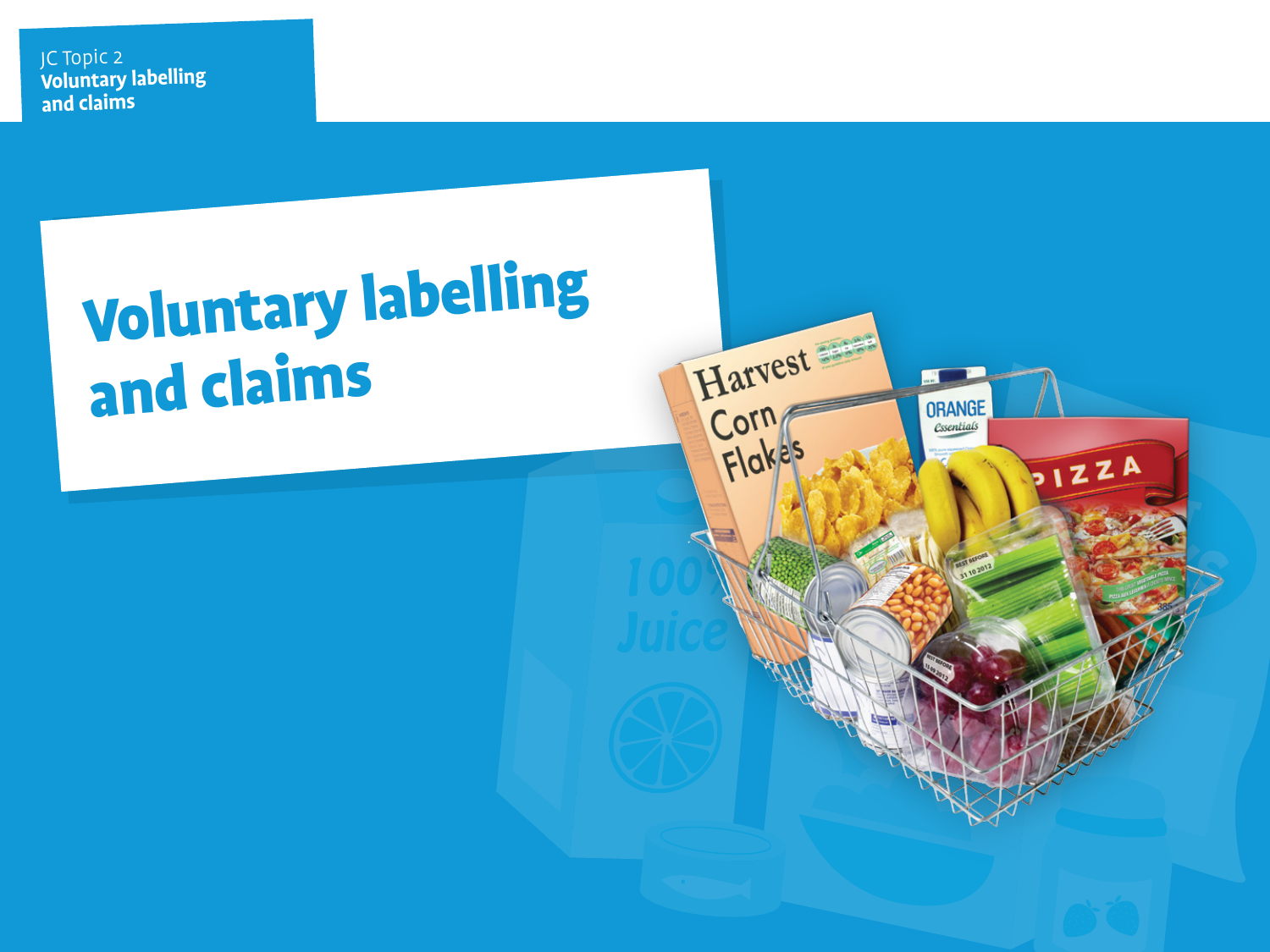### Voluntary labelling



What is the difference between a nutrition and a health claim on food labelling? What types of information can be added to food labelling to promote the product? Is organic food healthier for you?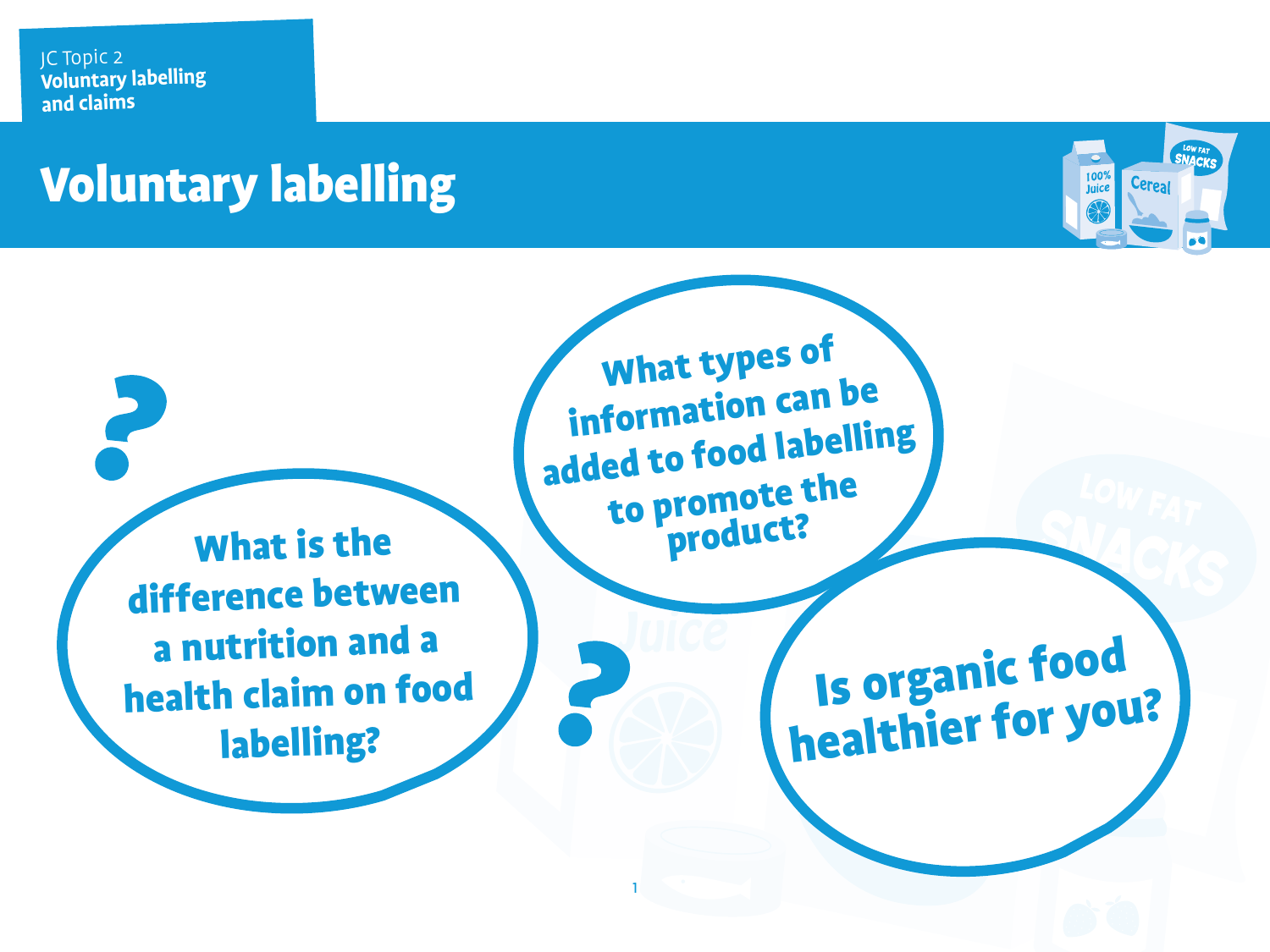# Voluntary labelling



Certain pieces of information are often included on food labels but are not required by law. These are added by the manufacturer or retailer voluntarily. Examples of additional information that may be included in a label are:

| l General                                 | Nutrition                                                                 | Marketing                                            | Production                                                          |
|-------------------------------------------|---------------------------------------------------------------------------|------------------------------------------------------|---------------------------------------------------------------------|
| Vegetarian or vegan<br>labelling          | Nutrition information*                                                    | Marketing terms, for<br>example fresh, pure, natural | Production methods,<br>such as organic                              |
| Country of origin<br>(where not required) | Nutrition signposting, for<br>example colour codes or<br>reference intake | Pictures and graphics                                | Method of slaughter,<br>for example Halal and<br>scechita slaughter |
| Serving suggestions                       |                                                                           |                                                      |                                                                     |

\*Nutrition information is mandatory when a food makes a nutrition claim (for example, low fat) or a health claim (for example, fibre helps maintain a healthy digestion). From 13 December 2016 nutrition labelling will become mandatory whether or not a claim is made on the majority of foods.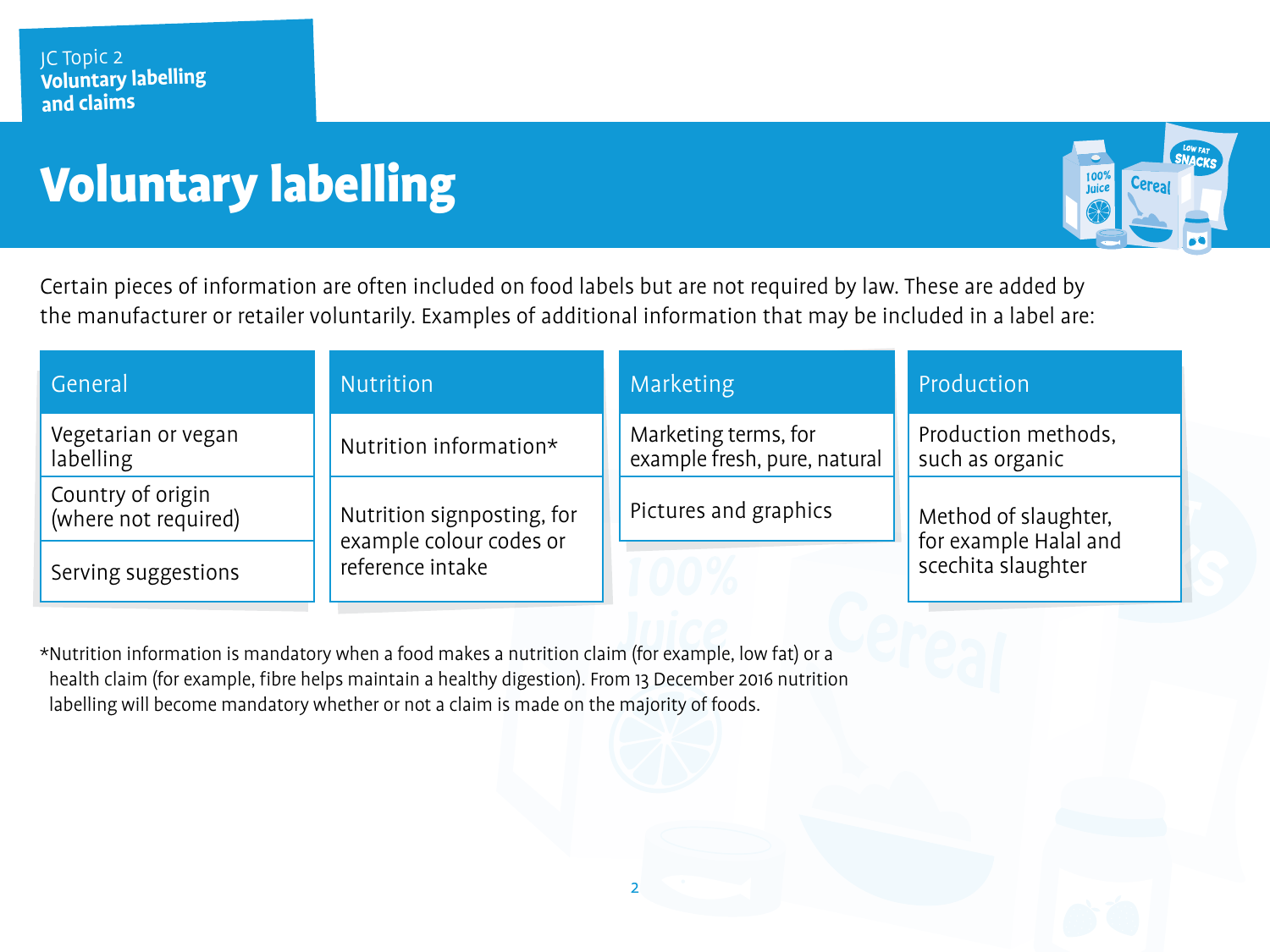# **Nutrition and health claims**

- > A nutrition claim is any claim that states, suggests or implies that the food has a particular beneficial nutritional property, for example, low fat.
- > A health claim is any claim that states, suggests or implies that a relationship exists between a food category, a food or one of its constituents and health, for example, calcium is needed for normal growth and development of bone in children. This claim can only be used for food which is a source of calcium.

### **Nutrition claim Health claims**







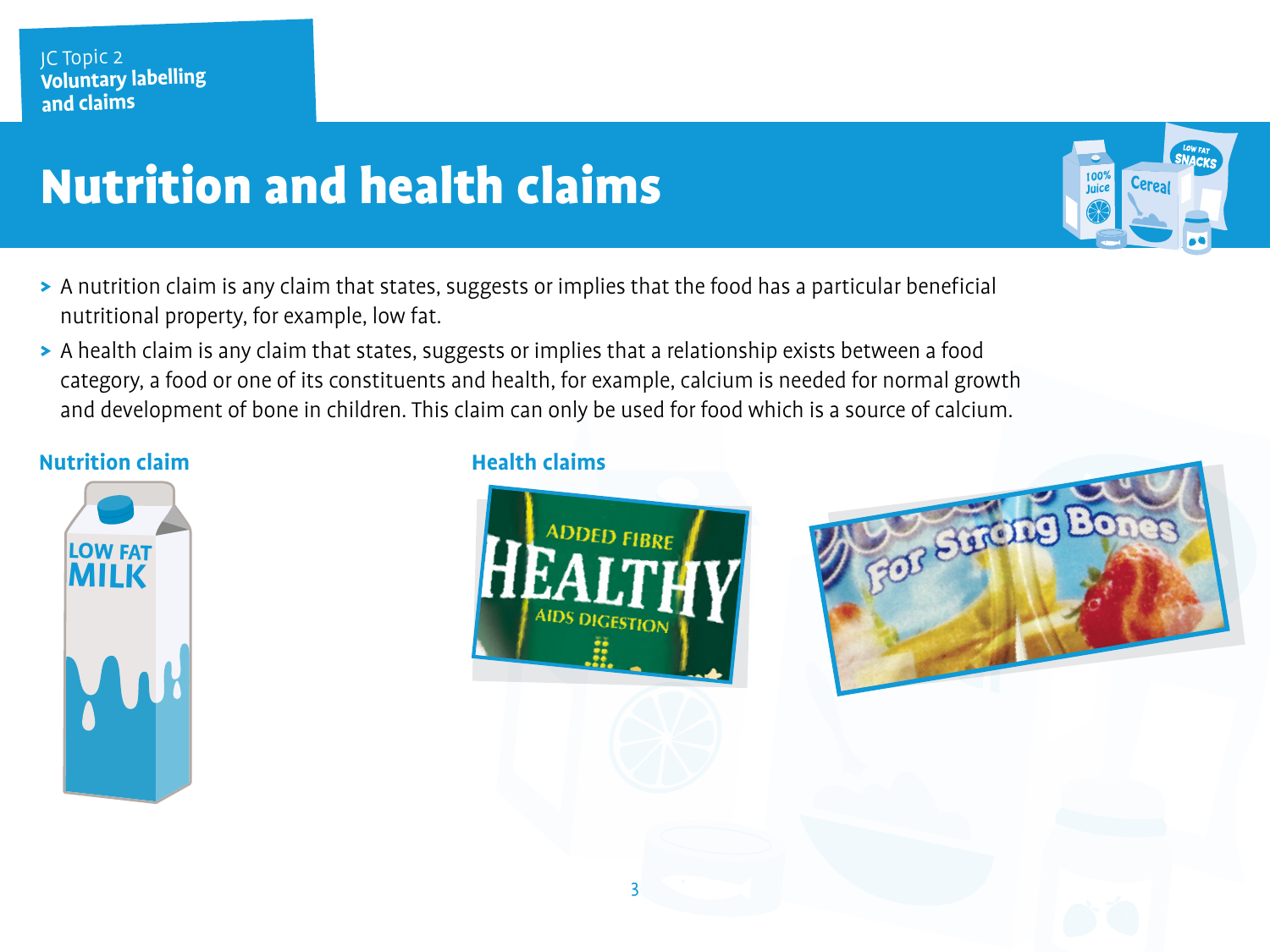# **Nutrition claims**



**A nutrition claim suggests or implies that the food has a particular beneficial nutritional property.**

### Low fat



A claim that states or suggests a food is low in fat.

With no added sugars



A claim that states or suggests sugars have not been added to a food.

4

Low sodium/salt



A claim that states or suggests a food is low in sodium or salt.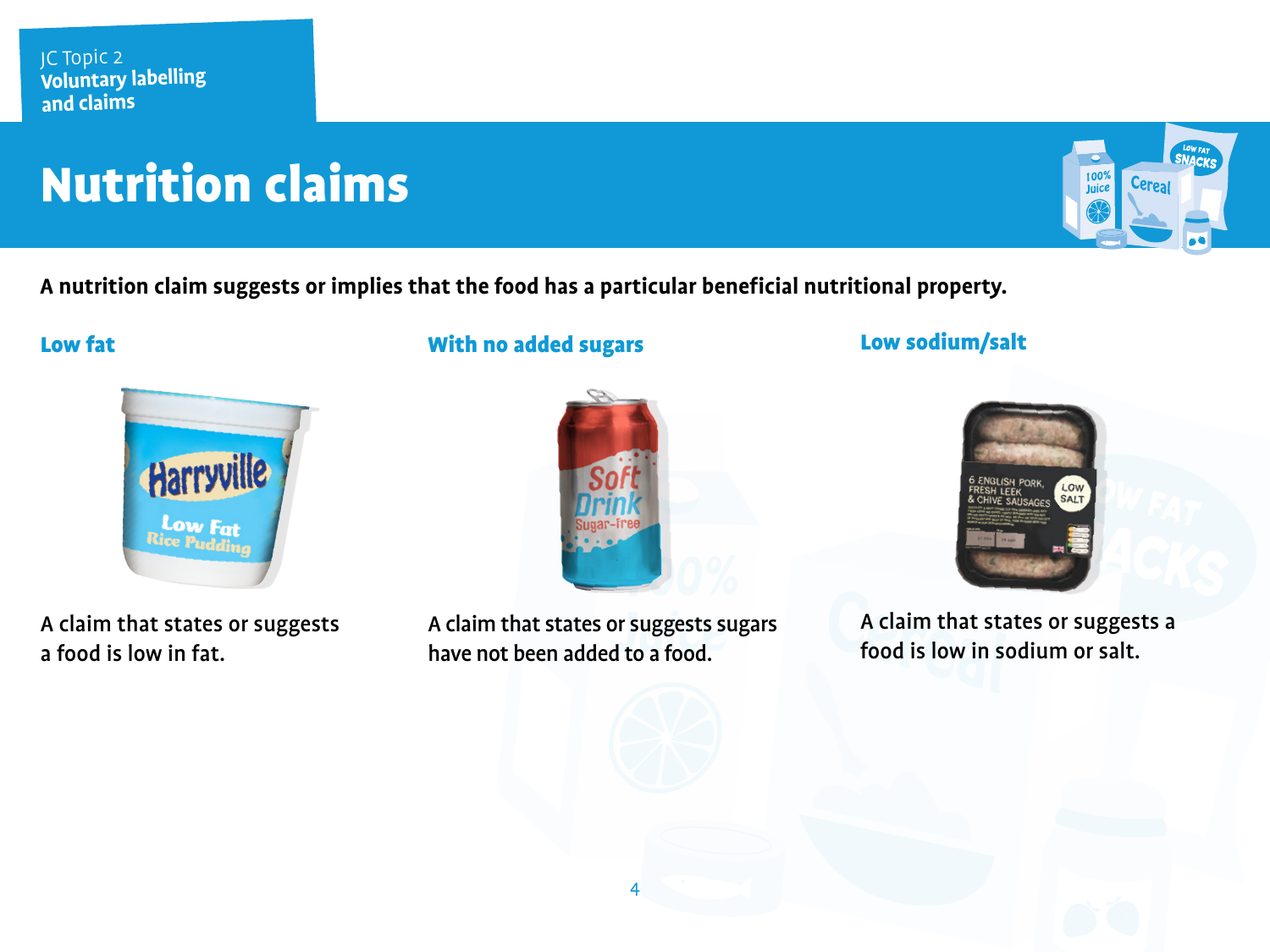### INLTOQUI<br>Ausntiti Introduction to nutrient quantities on food labels

Cereal Juice

- 1. Most pre-packed foods will have to provide nutrition information by 2016.
- > Nutrition information provides the amount of certain nutrients per 100g.
- 2. Separately there is a voluntary scheme in which levels of four nutrients have been classed as low, medium and high based on the amount of the nutrient per 100g (see table).
- > This helps the consumer to judge the levels of fat, sugar and salt from the nutrition label.
- > This information is also used for Front of Pack nutrition labelling.

### **Criteria for 100g of food**

| <b>Text</b>      | <b>LOW</b>       | <b>MEDIUM</b>          | <b>HIGH</b> |
|------------------|------------------|------------------------|-------------|
| Colour code      | <b>Green</b>     | <b>Amber</b>           | <b>Red</b>  |
| Fat              | $\leq$ 3.0g/100g | $>3.0g$ to ≤17.5g/100g | >17.5g/100g |
| <b>Saturates</b> | $\leq 1.5g/100g$ | >1.5g to ≤5.0g/100g    | >5.0g/100g  |
| (Total) Sugars   | $\leq$ 5.0g/100g | >5.0g and ≤22.5g/100g  | 22.5g/100g  |
| Salt             | $\leq 0.3g/100g$ | $>0.3g$ to≤1.5g/100g   | >1.5g/100g  |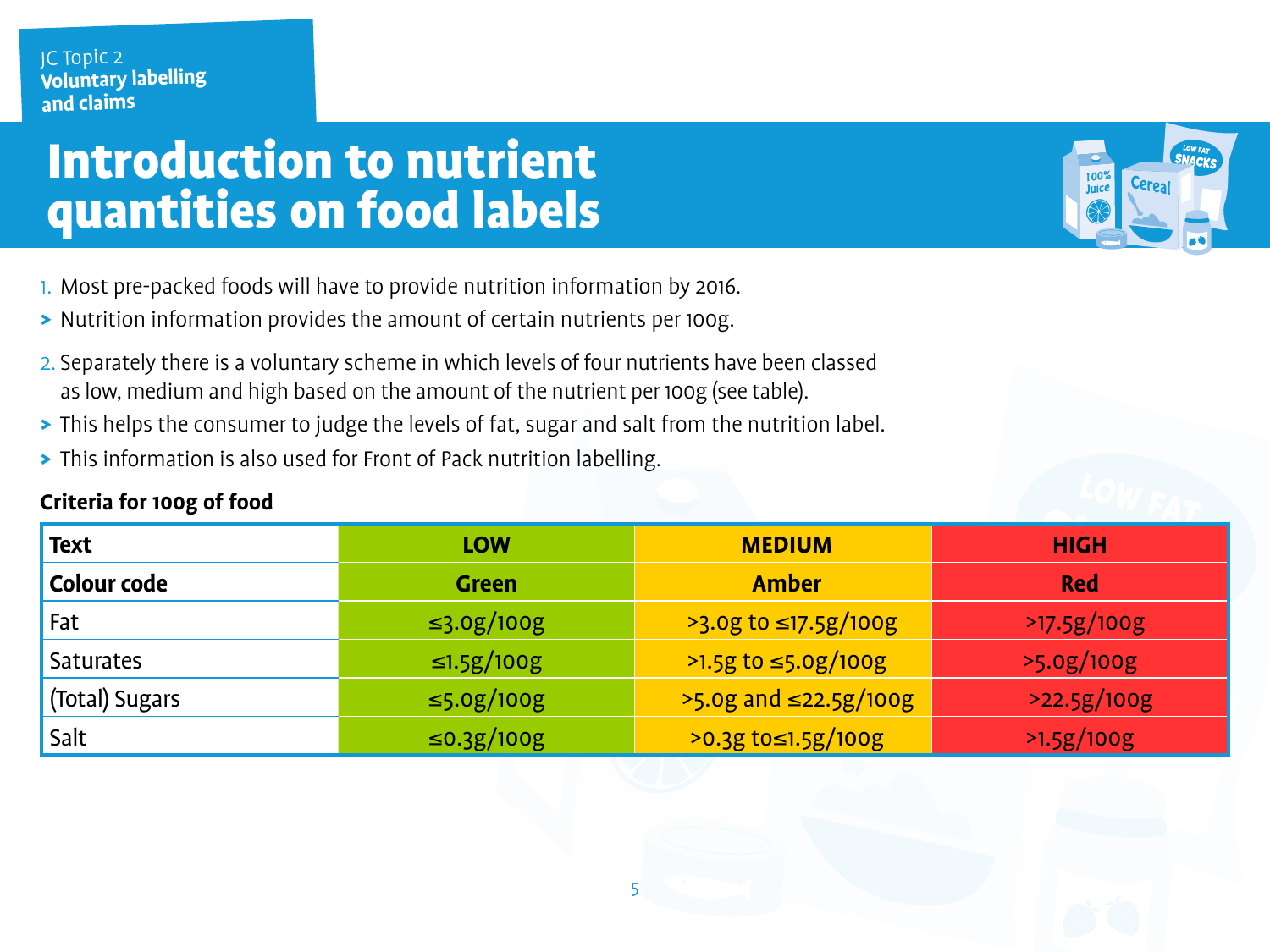# **Marketing terms**

Certain terms are used by manufacturers, producers and retailers to market their products, but it is important that these terms do not mislead consumers. These are known as marketing terms.

### **Examples of marketing terms**

- > *Fresh* Can be helpful to identify produce that is sold within a short time of production or harvesting
- > *Pure* Mostly for foods containing single ingredients to which nothing has been added
- > *Natural* Only contains natural ingredients with no other added ingredients







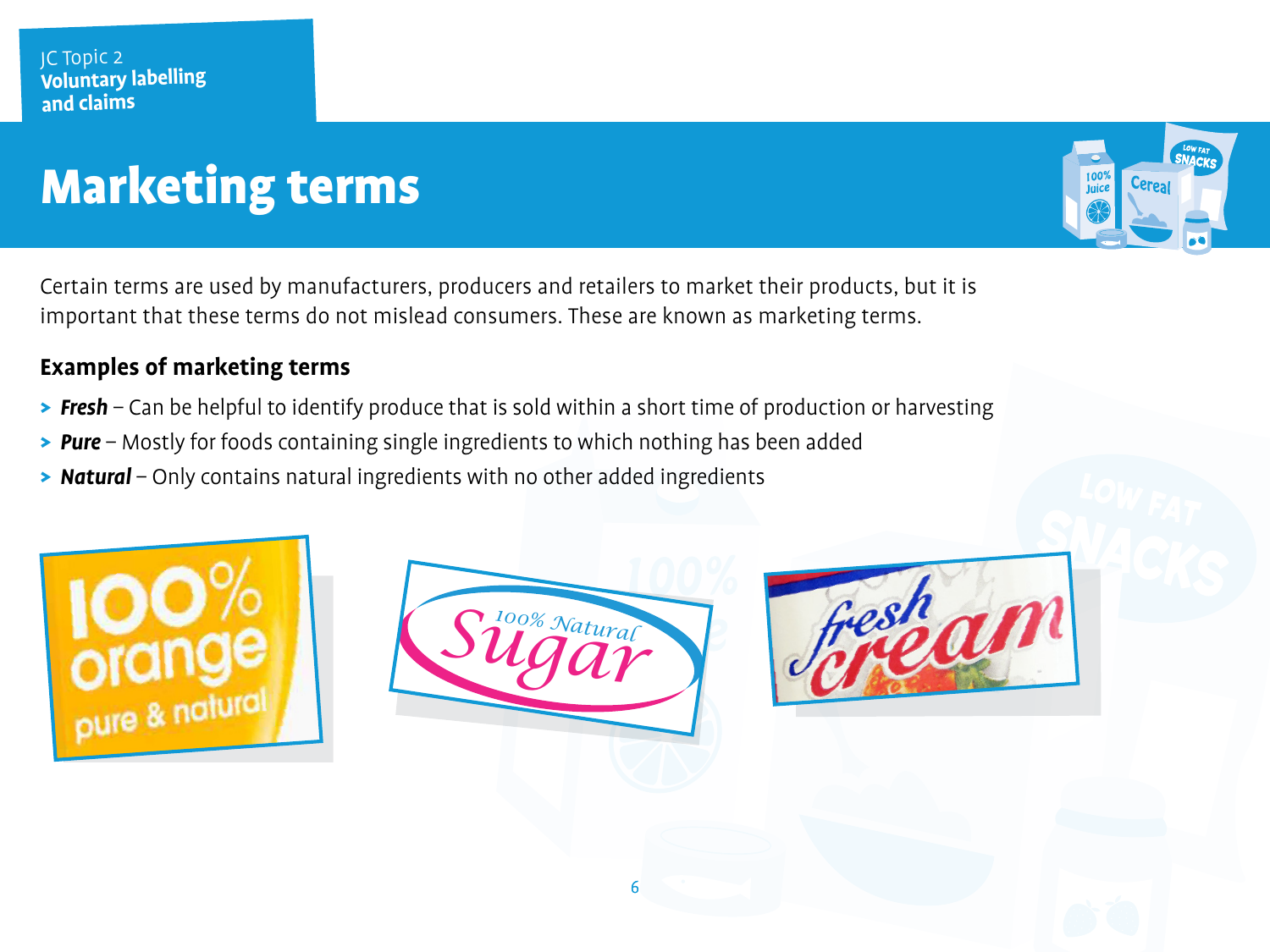# Special dietary advice - vegetarians and vegans

- > If a food is labelled vegetarian, it means that the food doesn't contain any meat, fish, or poultry etc. or additives from animal sources such as gelatine.
- > Products carrying the Vegetarian Society Approved logo must meet certain requirements laid down by the Vegetarian Society.
- > If a food is labelled vegan, it means that the food does not contain any animal products, including those from living animals – such as milk.





LOW FAT

Cereal

 $100^\circ$ 

**Juice** 

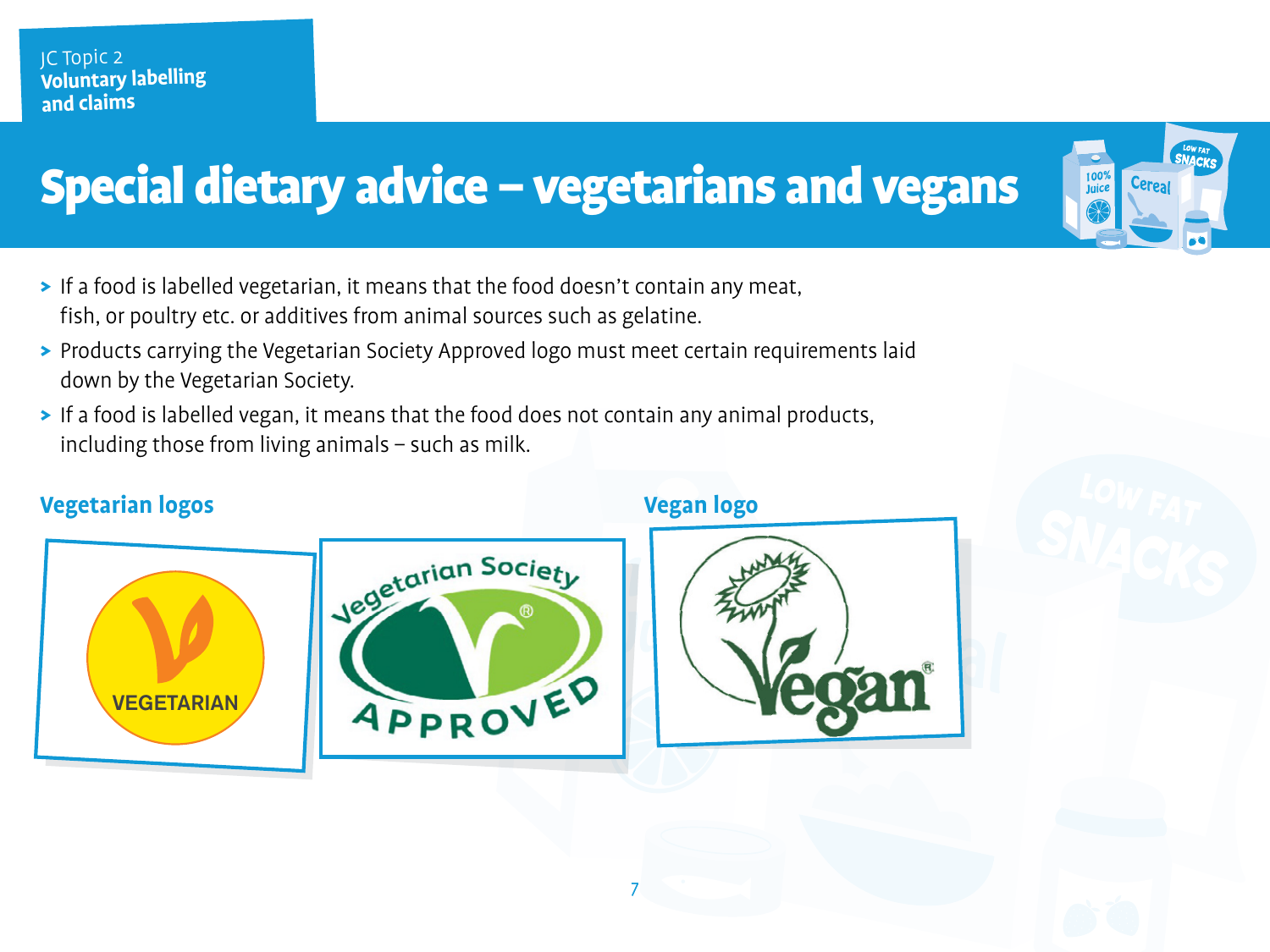# Organic food

### **Organic food plays a role in providing choice for consumers.**

- > There are many different reasons why consumers choose to buy organic food. These can include health reasons, concern for the environment and animal welfare.
- > Eating organic food is one way to reduce consumption of pesticide residues and additives.

- > Organic food can often be more expensive and less readily available.
- > There is no conclusive evidence that organic food is nutritionally superior.
- > Products carrying organic logos must meet certain criteria.